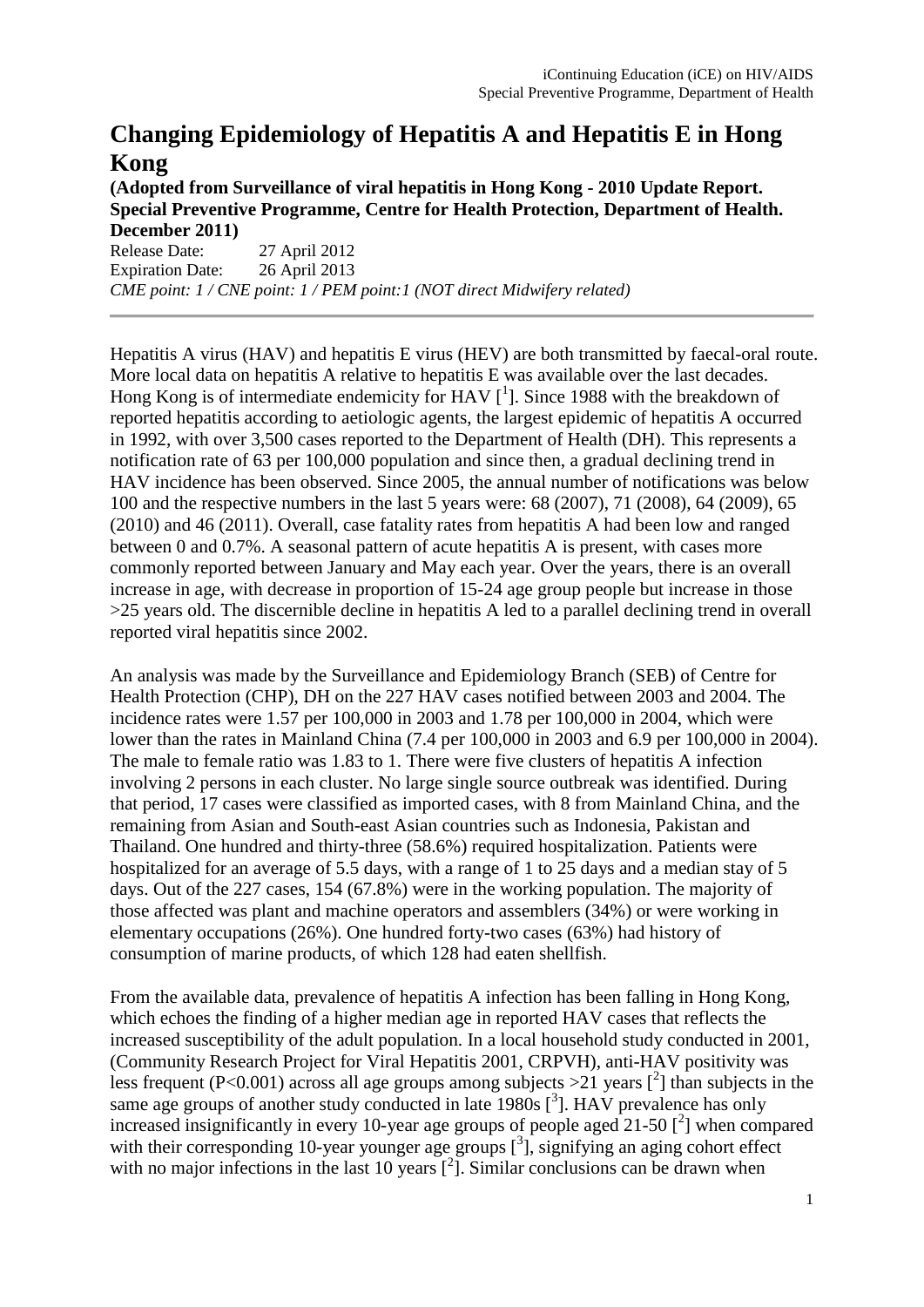comparing the late 1980s findings with those of a late 1970s study on local HAV seroprevalence [<sup>4</sup>]. Overall, these 3 studies suggest that age-specific prevalence of HAV has right-shifted locally in the last two decades. As of 2001, anti-HAV was present in about 20% of adults below 30 years old while it was over 80% in people aged >=40 years in the general Chinese population. Data from a serosurvey in 2010 on 691 subjects with blood collected for conditions unrelated to hepatitis [unpublished data of DH] found that anti-HAV was present in more than 60% of adults aged over 40 years. Besides an increasing prevalence with higher age, people born outside Hong Kong were more likely to test positive for anti-HAV whereas the reverse was true for people of non-labour work  $\binom{2}{1}$ . From the telephone interview part of the CRPVH 2001, some 11% of 4,564 subjects reported a history of HAV vaccination, with about 80% of which completed the course. More people less than 40 years old had received the vaccination. Over 98% had the cost paid by them or covered by their employers.

Cross-sectional surveys of anti-HAV at Kowloon Bay Integrated Treatment Centre (ITC) have been started since 2007. The subjects consisted of all new HIV/AIDS patients who first attended ITC between Jul 2007 and 2010 and convenient samples of all active HIV/AIDS patients who first attended ITC before Jul 2007. It appeared that the prevalence of anti-HAV increased with age of HIV/AIDS patients. The overall positivity rate among HIV/AIDS patients tested between 2007 and 2010 appeared to be comparable with that of the 2010 serosurvey data. Confounding factors, such as different levels of past infection, immunodeficiency in HIV patients, history of HAV vaccination and difference in years of testing, may have affected the results. As compared with patients infected HIV via other routes, those infected via homosexual or bisexual routes were at the highest risk of hepatitis A infection, as reflected by the lowest level of anti-HAV prevalence in this group of patients. Though this could be partially explained by the larger proportion of younger patients aged <40 years infected HIV via homosexual or bisexual routes, this finding may shed light on the clinical management regarding recommendation on hepatitis A vaccination in HIV/AIDS patients.

Hepatitis E appeared to run an opposite trend to hepatitis A over the last decade. The annual notification of hepatitis E infection jumped from 11 in 1996 to a record high of 119 in 2011, becoming the most common viral hepatitis reported to Department of Health. The last few years number of notifications were 65 (2007), 90 (2008), 73 (2009), and 118 (2010). Seasonal pattern was observed with the peak season in March to April, indicating that the infection was more common during winter and spring seasons. Of 575 cases reported from 1996 to 2010, 397 (70%) were male, giving male to female ratio of 2.2:1. The majority were adults, with the highest notification rate at 45-54 years age group, followed by 55-64 years old. The death rate could be as high as 0.44 per million population.

Similar rising trend of hepatitis E infection was observed in neighbouring areas including mainland China, Singapore and Japan. According to the Ministry of Health of mainland China, the number of cases of hepatitis E infection increased from 15,965 in 2004 to 20,854 in 2009. Similarly in Singapore, the Ministry of Health recorded 90 cases in 2009, compared to the 5-year median number of 30 cases between 2004 and 2008. In Japan, the Infectious Disease Surveillance Centre reported 56 cases of hepatitis E in 2007, compared with 3 cases in 2000  $\left[ \begin{matrix} 5 \end{matrix} \right]$ .

The Centre for Health Protection reviewed all Hepatitis E cases recorded between 2001 to 2010 [<sup>6</sup> ]. Of the 524 cases, the commonest presentations were tea-coloured urine, jaundice,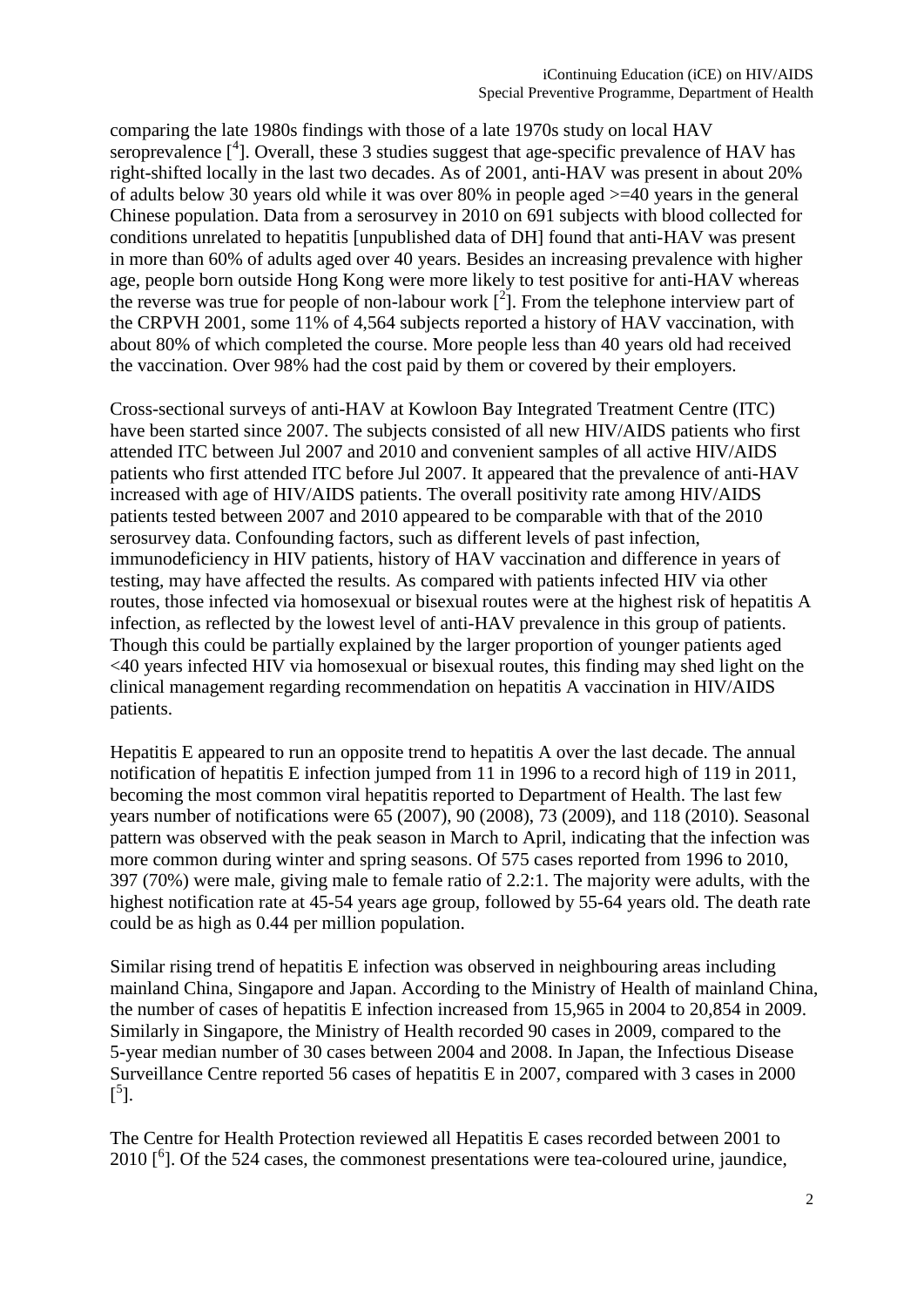anorexia, fever, myalgia and nausea. 78.2% were hospitalized with a median stay of 7 days. A total of 12 cases were fatal (9 males and 3 females), age ranged from 53 to 82 (median age 67.5 years). The case fatality rate was 2.3%, which was comparable with reported figures from other countries. None of the fatal cases were pregnant. Most cases (99.4%) were sporadic infection and 87.4% acquired the disease locally. A small family cluster involving 2 males (aged 15 and 44 years) was identified. The 2 victims had shared multiple high-risk food items at home during the incubation period. It proved difficult to determine the exact source of infection of individual sporadic cases as hepatitis E has a long incubation period of 15-64 days. Nonetheless, epidemiological investigation has not identified any outbreak linked to a particular food premises.

In the CRPVH study conducted in 2001, 19% of adult subjects were found to have serologic evidence of HEV infection. People in the 40-49 years age group had the highest positivity rate of 24%. Unlike HAV infection, a pattern of right shift in HEV seroprevalence was not as prominent when temporal change was analysed. Both the overall and age-specific HEV prevalence were lower in 2001, when compared with the findings of a study done in late 1980s  $\left[$ <sup>7</sup>], which could have been contributed by the use of different laboratory assays.

Another published study identified differences in epidemiology and clinical features between sporadic hepatitis E and hepatitis A cases. Of 105 acute hepatitis A and 24 hepatitis E patients seen at Princess Margaret Hospital (PMH) in 2002, HAV patients were significantly younger (median age of 27 years) and had recent history of shellfish consumption while HEV patients were older (median age = 53 year) and most had a recent travel history  $\binom{8}{1}$ . Moreover, whereas hepatitis A was milder and recovery was uneventful, hepatitis E was more severe, associated with significant mortality and frequently complicated by protracted coagulopathy and cholestasis [<sup>8</sup>]. Liver transplantation may be warranted in patient complicated by acute liver failure.  $[$ <sup>9</sup>]

A local study examined the genotype of 57 patients with acute HEV infection who were admitted to Prince of Wales Hospital  $[10]$ . Fifty-six patients (98%) were Chinese. All cases were sporadic. No fulminant hepatitis was recorded and all patients recovered. Phylogenetic analyses of the open reading frame ORF2 fragments from 46 patients and ORF1 fragments from 33 patients showed complete agreement, with most (n= 45 [98%]) belonging to genotype 4. The remaining isolate was genotype 3 obtained from a woman who had no history of travel. Most of the Hong Kong isolates clustered closely with a swine isolate reported from Guangxi Province, China.

Similar to hepatitis A, hepatitis E is mainly transmitted through consumption of contaminated water or food. While people may take hepatitis A vaccination for personal protection, good personal and food hygiene practices is essential to prevent both hepatitis A and E infections. Most importantly, food, especially shellfish and animal offal, should be cooked thoroughly before consumption [<sup>9</sup>]. There is evidence suggesting a zoonotic source for HEV in overseas studies, and that pigs may be an important reservoir. In light of these observations, the Centre for Food Safety conducted a risk assessment study titled " Hepatitis E Virus in Fresh Pig Livers"  $[1]$  to determine the HEV prevalence in fresh pig liver samples obtained in local markets. One hundred fresh pig liver samples were collected from pigs slaughtered between mid-January to May. Sixteen (31%) out of 51 roaster pig (around four months old) liver samples were positive for HEV, while none of the 49 porker pig (around six months old) liver samples tested positive. Partial sequences of some HEV isolates from roaster pigs were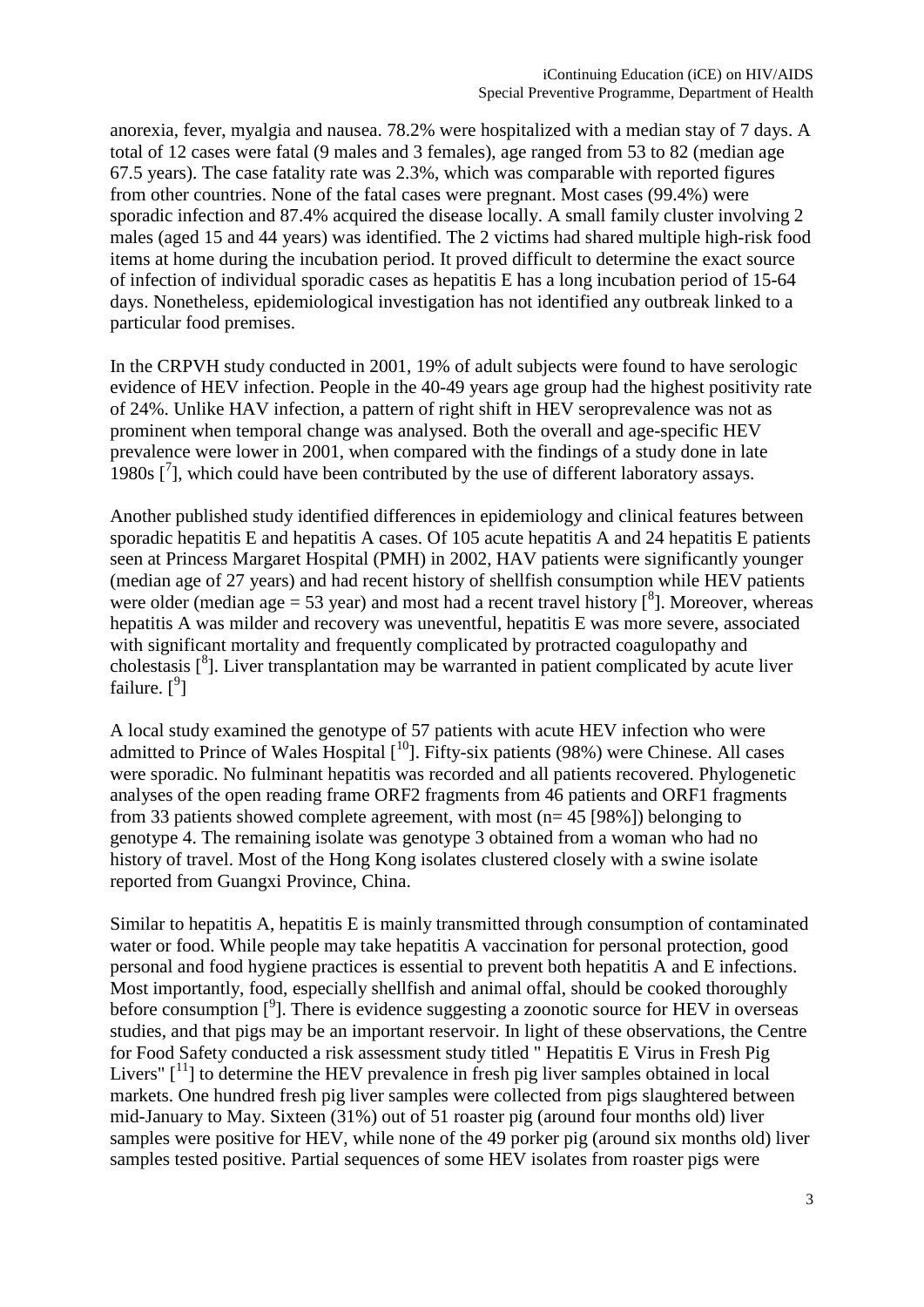identical to those from 7 among 48 local human cases with date of onset from January to July 2009, as well as local cases recorded in the past. The findings suggest the possibility of roaster pigs as one of the sources of local human hepatitis E infections.

## **References**

- 1. Gust ID. The epidemiology of viral hepatitis. In: Vyas GN, Dienstag JL, Hoofnagle JH, editors: Viral Hepatitis and Liver Disease. Orlando: Grune & Stratton;1984. p. 415-21.
- 2. Wong KH, Liu YM, Ng PS, et al. Epidemiology of hepatitis A and hepatitis E infection and their determinants in adult Chinese community in Hong Kong. J Med Virol 2004;72:538-44.
- 3. Chin KP, Lok ASF, Wong LSK, et al. Current seroepidemiology of hepatitis A in Hong Kong. J Med Virol 1991;34:191-3.
- 4. Tsang CW, Chan CL. Epidemiology of viral hepatitis in Hong Kong. In: New trends in peptic ulcer and chronic hepatitis-Part II. Chronic Hepatitis. Tokyo: Excerpta Medica;1987. p. 43-50.
- 5. Centre for Health Protection, Department of Health. Review of hepatitis A and hepatitis E in Hong Kong. CD Watch 2010;7:59.
- 6. Centre for Health Protection, Department of Health. Review of hepatitis E infection (2001-2010). CD Watch 2010;8:1.
- 7. Lok ASF, Kan WK, Moechli R, et al. Seroepidemiological survey of hepatitis E in Hong Kong by recombinant-based enzyme immunoassays. Lancet 1992;340:1205-8.
- 8. Chau TN, Lai ST, Tse C, et al. Epidemiology and clinical features of sporadic hepatitis E as compared with hepatitis A. Am J Gastroenterol 2006;101:292-6.
- 9. Centre for Health Protection, Department of Health. Update on hepatitis E infection in Hong Kong. CD Watch 2012;9:17.
- 10. Lam WY, Chan RCW, Sung JJY, et al. Genotype distribution and sequence variation of hepatitis E virus, Hong Kong. Emerging Infectious Diseases 2009;15:792-4.
- 11. Centre for Food Safety, Food and Environmental Hygiene Department. Hepatitis E Virus in Fresh Pig Livers. Risk Assessment Studies Report HKSAR 2010;44:39.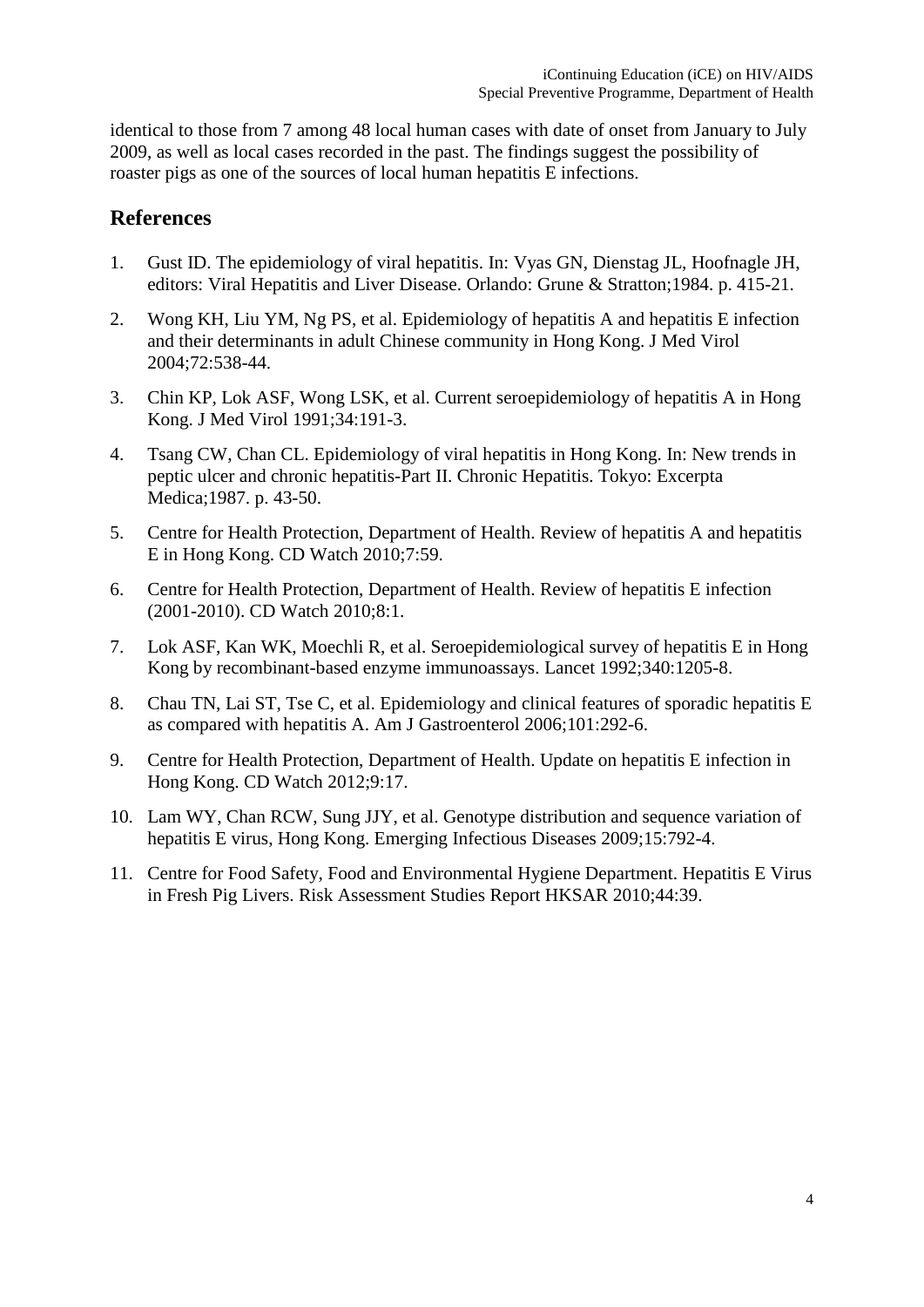## **Test paper - Changing Epidemiology of Hepatitis A and Hepatitis E in Hong Kong**

Expiration Date: 26 April 2013

*CME point: 1 / CNE point: 1 / PEM point:1(NOT direct Midwifery related)*

- Please indicate one answer to each question.
- 1. In what year was a major hepatitis A outbreak last occurred in Hong Kong?
	- (a) 1991
	- (b) 1992
	- (c) 1993
	- (d) 1994
	- (e) 1995
- 2. Which of the following is not true about hepatitis A prevalence in Hong Kong community?
	- (a) anti-HAV positivity generally increases with increasing age
	- (b) there is evidence of aging cohort effect from serial studies over 2 to 3 decades
	- (c) anti-HAV positivity may be contributed by hepatitis A vaccination
	- (d) the falling community prevalence of anti-HAV suggests increased susceptibility to HAV infection
	- (e) none of the above
- 3. Which of the following is not true in comparing HAV and HEV epidemiology in Hong Kong?
	- (a) hepatitis E has taken over hepatitis A as the commonest notified viral hepatitis
	- (b) unlike HAV, there is no discernible right shift in hepatitis E prevalence when temporal change was analysed
	- (c) the increase in HEV prevalence with older age is not as prominent as in hepatitis A
	- (d) more clusters were found for notified hepatitis E cases
	- (e) more imported cases were found for notified hepatitis A cases
- 4. Which of the following is true regarding clinical course of acute hepatitis E?
	- (a) the commonest clinical presentations are tea-colour urine, jaundice, anorexia, fever, myalgia etc.
	- (b) case fatality rate was about 2%
	- (c) liver transplantation may be required if complicated by acute liver failure
	- (d) clinical course is more severe in pregnant women
	- (e) all of the above
- 5. Which of the following is not true in comparing the clinical disease of acute hepatitis A and E?
	- (a) hepatitis A cases are milder
	- (b) hepatitis E cases are more often with complications such as prolonged coagulopathy and cholestasis
	- (c) case fatality rate is higher for hepatitis A
	- (d) duration of hospitalization is longer for hepatitis E
	- (e) none of the above